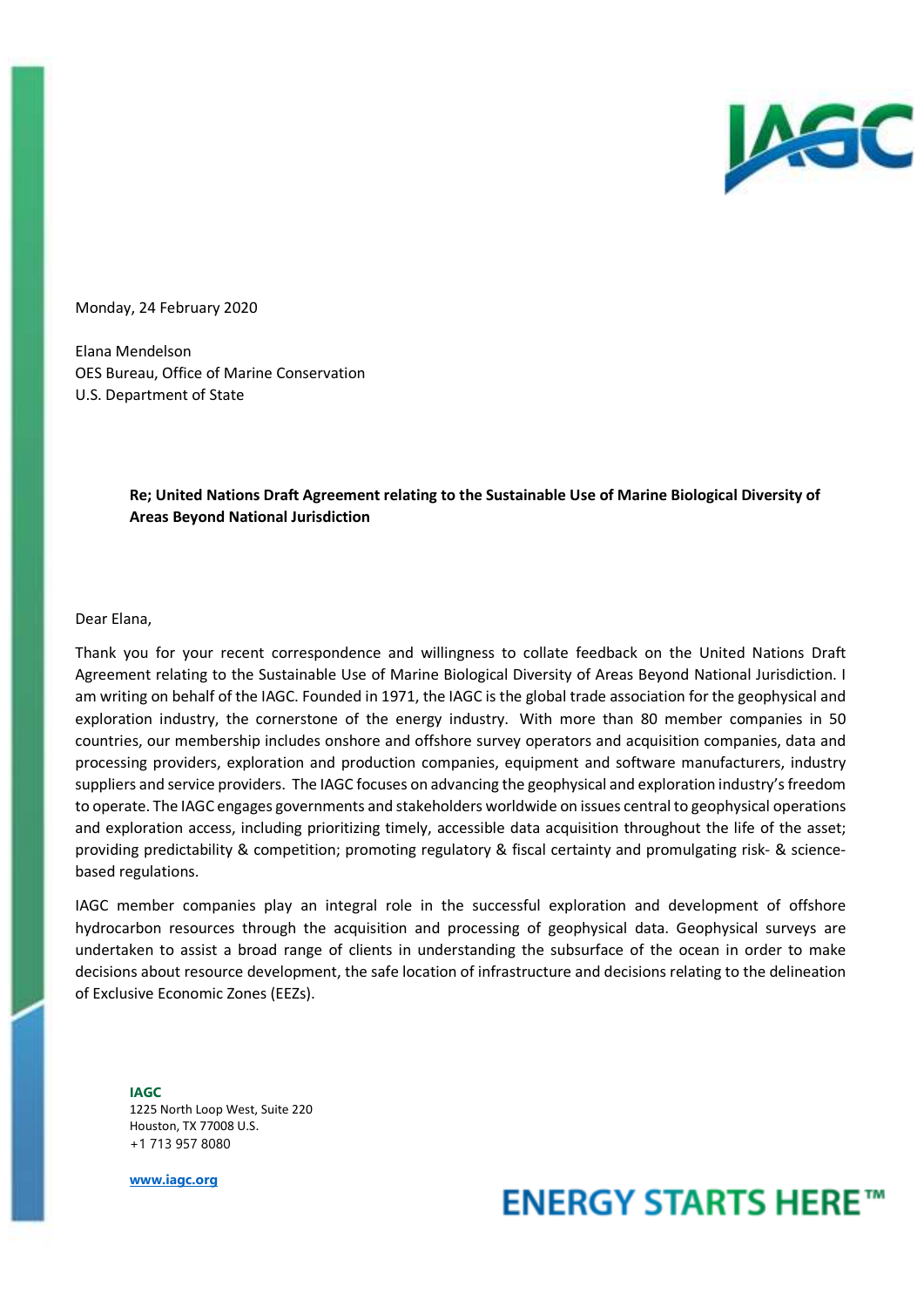### **Marine Geophysical Surveys**

By determining geological features below the sea floor, marine seismic surveys are a vital part of exploring for oil and gas. The survey is conducted by sending acoustic waves into the various buried rock layers beneath the sea floor and then recording the time it takes for each wave to bounce back while measuring the various characteristics of each returning wave. In water, the energy source is typically an array of different sized air-chambers, filled with compressed air. The source array is towed behind a seismic survey vessel and releases pressurized air into the water. The returning sound waves are detected and recorded by hydrophones that are spaced out along a series of cables.

Seismic surveys generate images below the surface of the earth tens of thousands of feet and accurately image the Earth's subsurface before a single well is drilled. Modern seismic imaging reduces risk by increasing the likelihood that exploratory wells will successfully tap hydrocarbons and decreasing the number of wells that need to be drilled in a given area. Seismic surveys also reduce associated safety and environment risks and the overall footprint of exploration. Because survey activities are temporary and transitory, they are the least intrusive and most costeffective means to understanding where recoverable oil and gas resources likely exist.

Geophysical surveys have environmental benefits which reduce the overall impact of oil and gas exploration and extraction processes beginning with a reduction in areas to those with only the most prospectively. Any time a well is drilled, either when trying to find oil and gas or when developing a reservoir for production, geophysical technologies can reduce many risks. Images of the earth's subsurface that seismic creates can illuminate potential hazards for drilling to ensure it is as safe, reliable and efficient as possible. For example, analysis of a subsurface in advance of drilling is only available through seismic techniques and supports the design of well trajectories that can reach the oil or gas reservoir while avoiding any hazardous highly over-pressured zones that could cause potentially serious issues.

Before picking an exact drilling location, companies utilize geophysical technology to perform hazard surveys to look for geologic hazards on the sea bottom and in the shallow subsurface that could affect the drilling of a well. Features such as a steeply dipping or unstable sea bottom are hazardous and must be avoided in positioning rigs. Likewise, shallow gas pockets, faults, and/or abnormally pressured sands can cause severe problems during the drilling of a well if not known about in advance. To avoid these problems, high resolution seismic surveys are conducted. The resulting data pinpoints and enables the avoidance of potential hazards.

Geophysical technology enables oil and gas operators to accurately predict the fluid pressures and rock fracture pressures in the subsurface from 3D seismic data and offset well data before a new well is drilled. This information is critical for the safe drilling of wells with no environmental incidents so that unexpected surges of high-pressure fluids won't get into the well during drilling. Once oil or gas is found, and a reservoir is being developed and produced, seismic images increase the understanding of the reservoir and optimize development plans. More efficient oil and gas extraction requires fewer wells while increasing the production of hydrocarbons.

High resolution geophysical survey techniques are also used in the planning of stages for a variety of offshore infrastructure such as wind turbine generators and other marine renewable energy devices, liquid natural gas (LNG) terminals, as well as port facilities. All such infrastructure requires detailed knowledge both of the seabed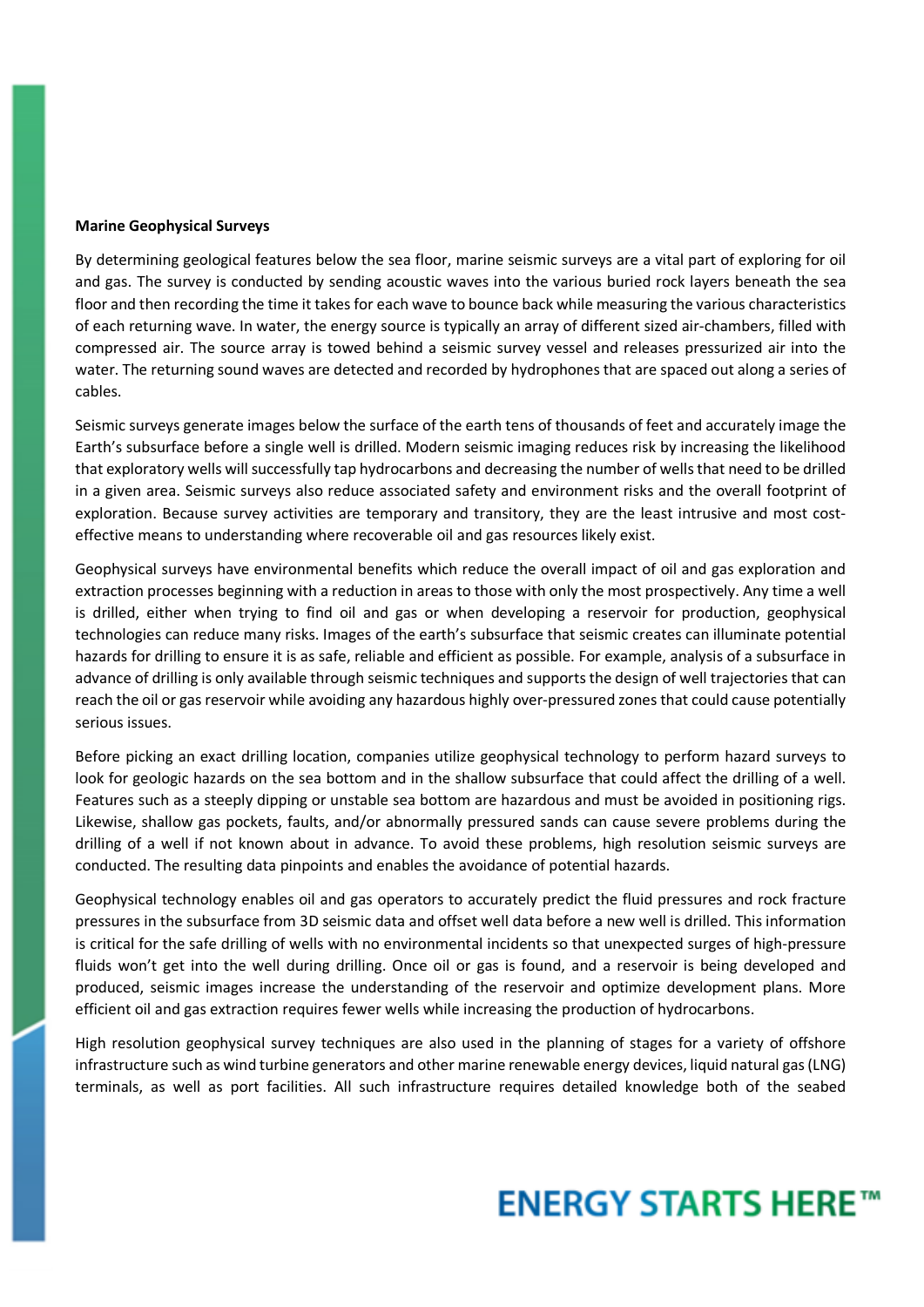topography, and the subsurface in order to plan for the design and safe installation of foundations that maximise the lifespan of any infrastructure.

Geophysical techniques are also used to understand the seafloor in relation to continental shelf identification and EEZ delineation Data is acquired in order to meet the requirements of Artcle 76 of the United Nations Law of the Sea (UNCLOS), which enables countries make claims for the extended continental shelf and establish their maritime boundaries definitively.

## **UNCLOS Draft Agreement on the Conservation and Sustainable Use of Areas Beyond National Jurisdiction (ABNJ)**

IAGC understands that the draft agreement is focused on four main areas;

## *1. Marine Genetic Resources*

The work of IAGC Members is undertaken with good environmental stewardship at the heart of all operations. The seismic industry is committed to conducting its operations in an environmentally responsible manner, including compliance with environmental regulations, such as mitigation and monitoring guidelines relating to minimizing any potential impacts upon marine species such as cetaceans, sirenians, pinnipeds and turtles. There is unlikely to be any impact, other than short-term and highly localised disturbance on species, and therefore only a negligible or no impact upon marine genetic resources. By implementing standard mitigation and monitoring guidance<sup>1</sup>, there is the potential to derive useful data about marine life within ABNJ, which could positively contribute toward marine scientific research, in line with Article 6 of the draft agreement relating to international cooperation and the promotion of marine scientific research.

More than four decades of worldwide seismic surveying and various scientific research indicate that the risk of direct physical injury to marine mammals is extremely low, and currently there is no scientific evidence demonstrating biologically significant negative impacts on marine mammal populations.

## *2. Area-based Management Tools*

l

Industry supports a process of developing and implementing environmental protection measures that are based on assessing the level of risk or significant impacts on marine species. The use of area-based management tools such as the designation of different types of Marine Protected Areas (MPAs) is widespread, and acknowledged as being important for the conservation of a wide range of species. It is also acknowledged as requiring detailed baseline information about the underlying conditions, habitat types and species assemblages. Having an in depth knowledge of the site aids with effective management, monitoring of any changes from the baseline as well as the establishment of appropriate linkages with other MPAs to create the desired coherent network. This is challenging and costly information to establish, and the IAGC notes that individual States often apply significant precaution in both designating MPAs based on incomplete data, as well as setting overly stringent management measures which

<sup>&</sup>lt;sup>1</sup> Recommended Monitoring and Mitigation Measures for Cetaceans During Marine Seismic Survey Geophysical Operations; https://securisync.intermedia.net/us2/s/login?public\_share=7SWSEDcR6mmB4Sxzj3HUTJ003d33b6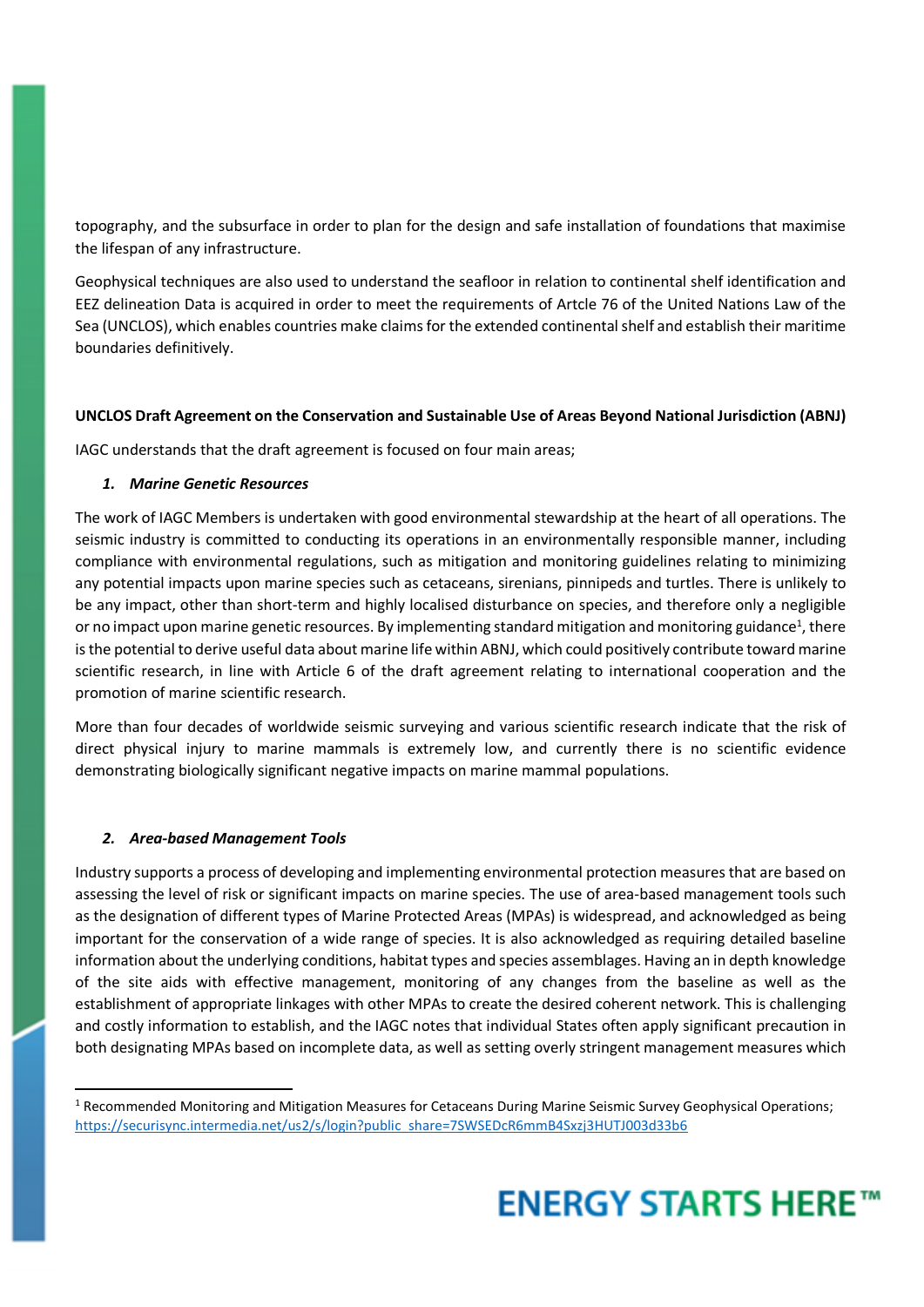are not risk-based. The IAGC would encourage transparent consultations about any area-based management proposals, as well as the continued access for temporary, transient, and low-risk operations which have no physical impact, such as marine geophysical surveys. As an example, within the UK there is significant precedent for the continuance of a wide range of activities within MPAs of varying types, acknowledging that there may be additional mitigation measures required based upon any specific concerns relating to species within a given area.

### *3. Environmental Impact Assessments (EIAs)*

The IAGC notes that there is a threshold relating to the requirement for EIAs, whereby "States need to have reasonable grounds for believing that planned activities under their jurisdiction or control may cause substantial pollution of or significant and harmful changes to, or are likely to have *more than a minor or transitory effect* on the marine environment and ABNJ…" (Article 24). As highlighted in relation to marine genetic resources, geophysical surveys have not been shown as resulting in any direct physical harm or population level consequences to marine species. They are both temporary and transitory, and can be expected to have no more than minor, transitory effects. The potential impacts of geophysical surveys are both well understood, and well managed by standard mitigation practices already highlighted.

### *4. Capacity Building and the Transfer of Marine Technology*

IAGC Members are widely involved with capacity building through partnerships with academic institutions, governments and cooperation with international projects. A relevant example would the GEBCO Seabed 2030 project, whereby Member companies submit non-commercial ocean mapping data such as may be derived during transits between survey areas in order to contribute toward more accurate mapping of the ocean floor to the benefit of all ocean researchers. IAGC Members will continue to work towards the goals of capacity building and technology transfer where there is no consequence to the rightful ownership and protection of intellectual property and consequent commercial value.

### **Institutional Arrangements**

It is acknowledged that the implementation of the Agreement requires the setting up of new institutions. Our primary concern with the creation of any new institution is that they operate with clear, transparent and expedient processes relating to the review of activities which may be undertaken within ABNJ. Stable and predictable regulatory frameworks are essential for the successful planning of activities for the benefit of all stakeholders. It is recommended that National Authorities form the interface with the UN, and the IAGC supports the notion of the sponsoring State having the authority of granting permission for proposed activities.

The IAGC would like to highlight the need for full, open and transparent stakeholder engagement with regard to the creation and conduct of relevant institutional bodies such as the Scientific and Technical Body. This is acknowledged as being intended to be composed of experts from relevant fields, and such that there is appropriate gender balance and geographical representation. As the only association focused on geophysical surveys, the IAGC